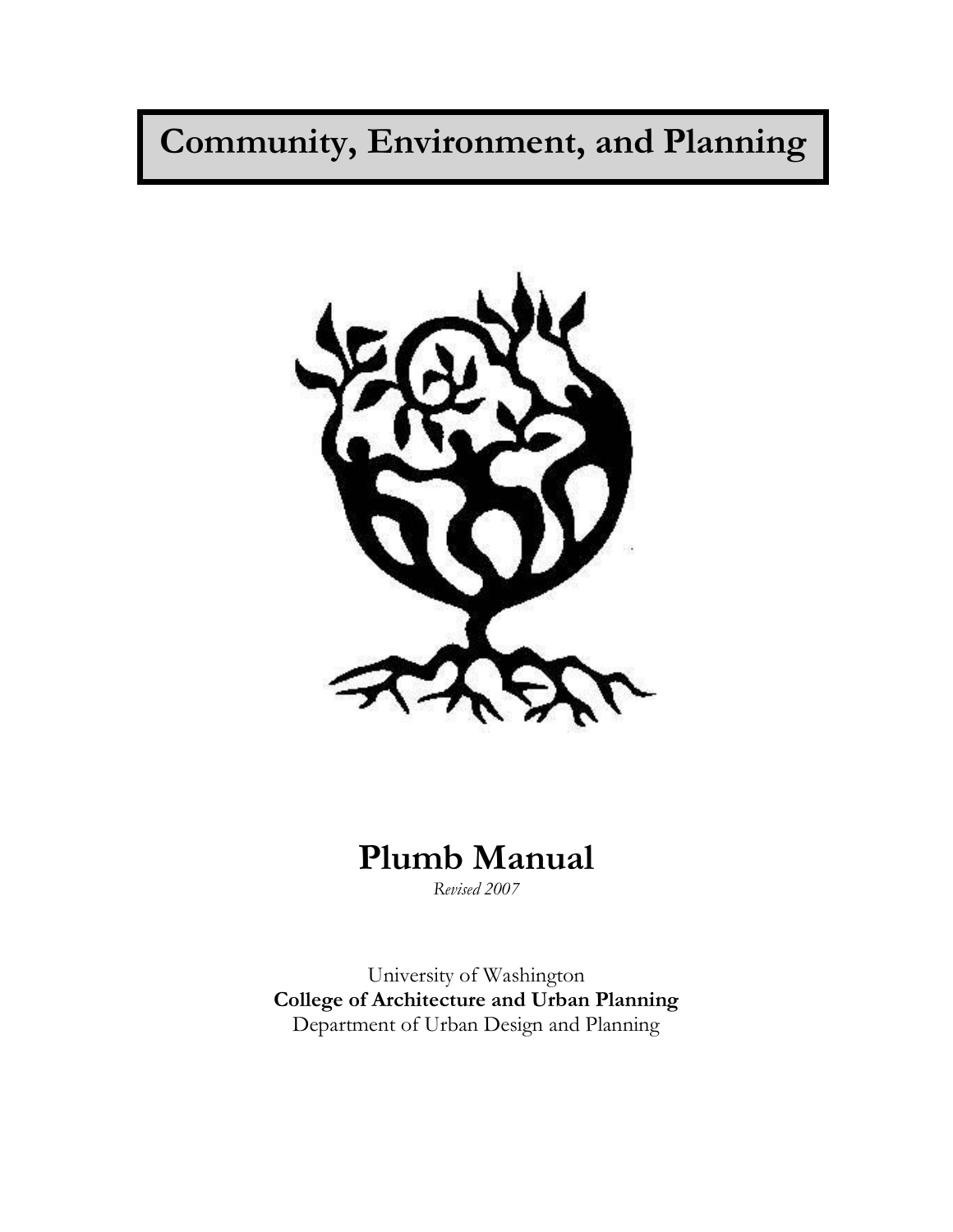The Community, Environment and Planning Program is working to build a diverse learning community of students and faculty through recruitment, diversity training, open and ongoing dialogue, and a multi-cultural curriculum.

We particularly encourage and support the presence, participation and leadership of persons whose race, sex, national origin, age, religion, marital status, sexual orientation, veteran status, physical disability, cultural heritage, status as a parent, and socioeconomic status will contribute to the diversity of our program.

> CEP Plumb Manual 2007 All rights reserved

This reference book has been produced by the students, staff and faculty of the Community, Environment, & Planning undergraduate major.

> Approved by the CEP Major: June 1, 2007

> > Contact:

Dennis Ryan, Director Phone: 206-543-4190 Fax: 206-685-9597 E-mail: [frango@u.washington.edu](mailto:frango@u.washington.edu)

Address: Gould Hall 410, box 355740 University of Washington Seattle, WA 98195

<http://depts.washington.edu/cep/>

*Front illustration designed for the CEP program in 1995 by Ruth Richards*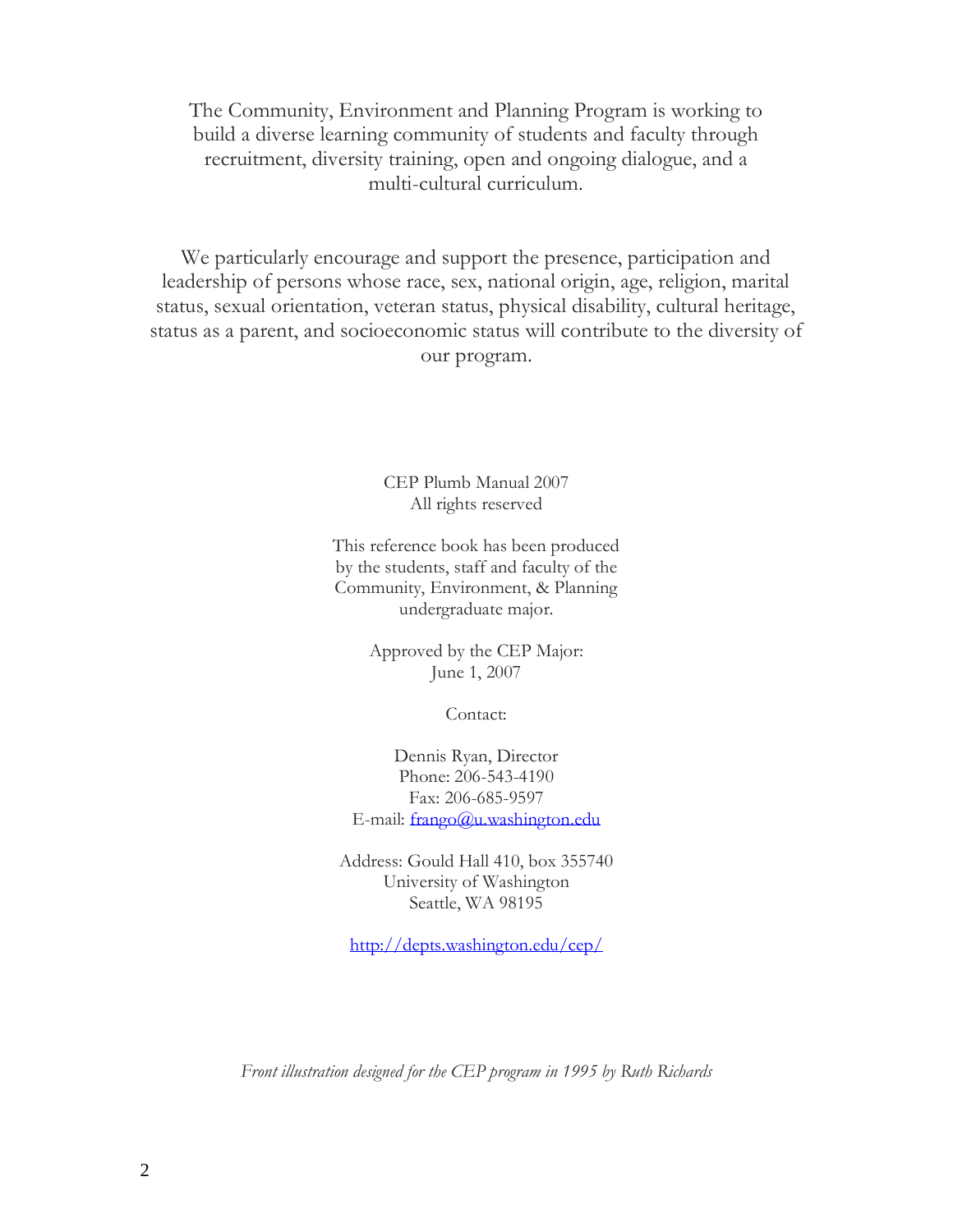## **The CEP Path**

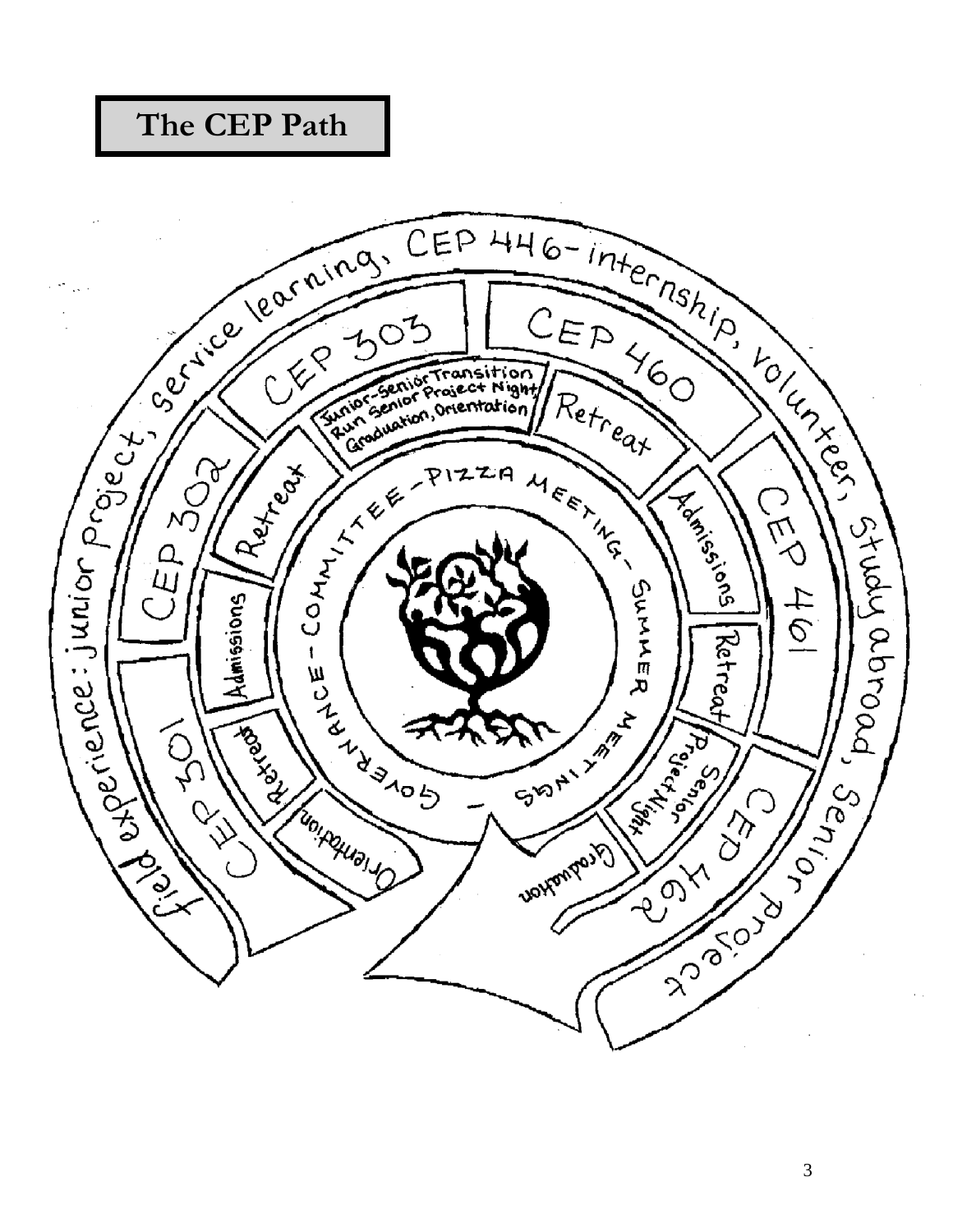# **Table of Contents**

|                                     | Page  |
|-------------------------------------|-------|
| <b>Ideology of CEP</b>              | 6     |
| - Basic Commitments                 |       |
| - Practical Values                  |       |
| - Outcomes                          | 8     |
| Academics                           | 9     |
| - Degree Requirements               |       |
| - Content of the Major              | 10    |
| - Bookends of CEP                   |       |
| * Individual Study Plan             |       |
| * Portfolio                         |       |
| - Core Courses                      | 11    |
| - Methods Courses                   | 12    |
| - Diversity Courses                 |       |
| - Student-Led Seminars              |       |
| - Field Experience                  | 12-13 |
| * CEP 466: Internship               |       |
| * Service Learning                  |       |
| * Junior Projects                   |       |
| * Senior Projects                   |       |
| * Study Abroad                      |       |
| - Making it Happen, Making it Yours |       |
| Governance                          | 13    |
| - Ideology and Consensus            |       |
| - Structure                         |       |
| - Major Recurring Events            | 14    |
| * Orientation                       |       |
| * Admissions                        |       |
| * Retreats                          |       |
| * Pizza Meeting                     |       |
| * Summer Meetings                   |       |
| * Senior Project Night              |       |
| * Graduation                        | 15    |
| <b>Advising Information</b>         | 15    |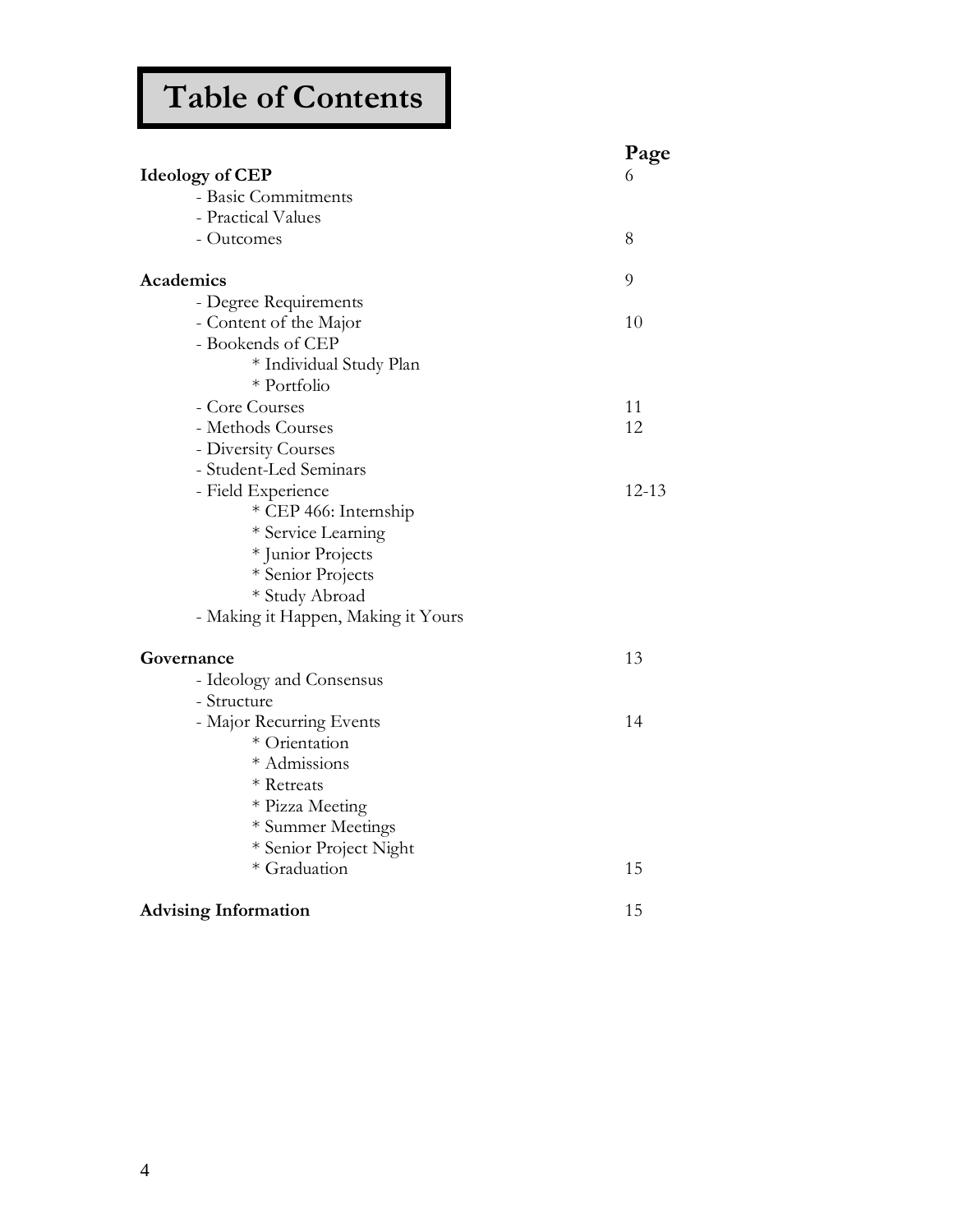# **References**

|                                          | Page |
|------------------------------------------|------|
| <b>Graduation Requirements Worksheet</b> | 18   |
| Original CEP Statement of Purpose        | 19   |
| 8 CEP Student Learning Objectives        | 20   |
| How to Write an ISP                      | 22   |
| CEP Portfolio Guidebook                  | 25   |
| Senior Projects                          | 30   |
| Curriculum Examples                      | 32   |
| General Curriculum Model                 | 34   |
| One Student's Journey                    | 35   |
| Consensus                                | 37   |
| Facilitation                             | 40   |
| How to Write a Proposal                  | 41   |
| CEP Strategic Plan                       | 42   |
| Committee Action Plans                   | 43   |
| <b>CEP</b> Admissions Manual             | 47   |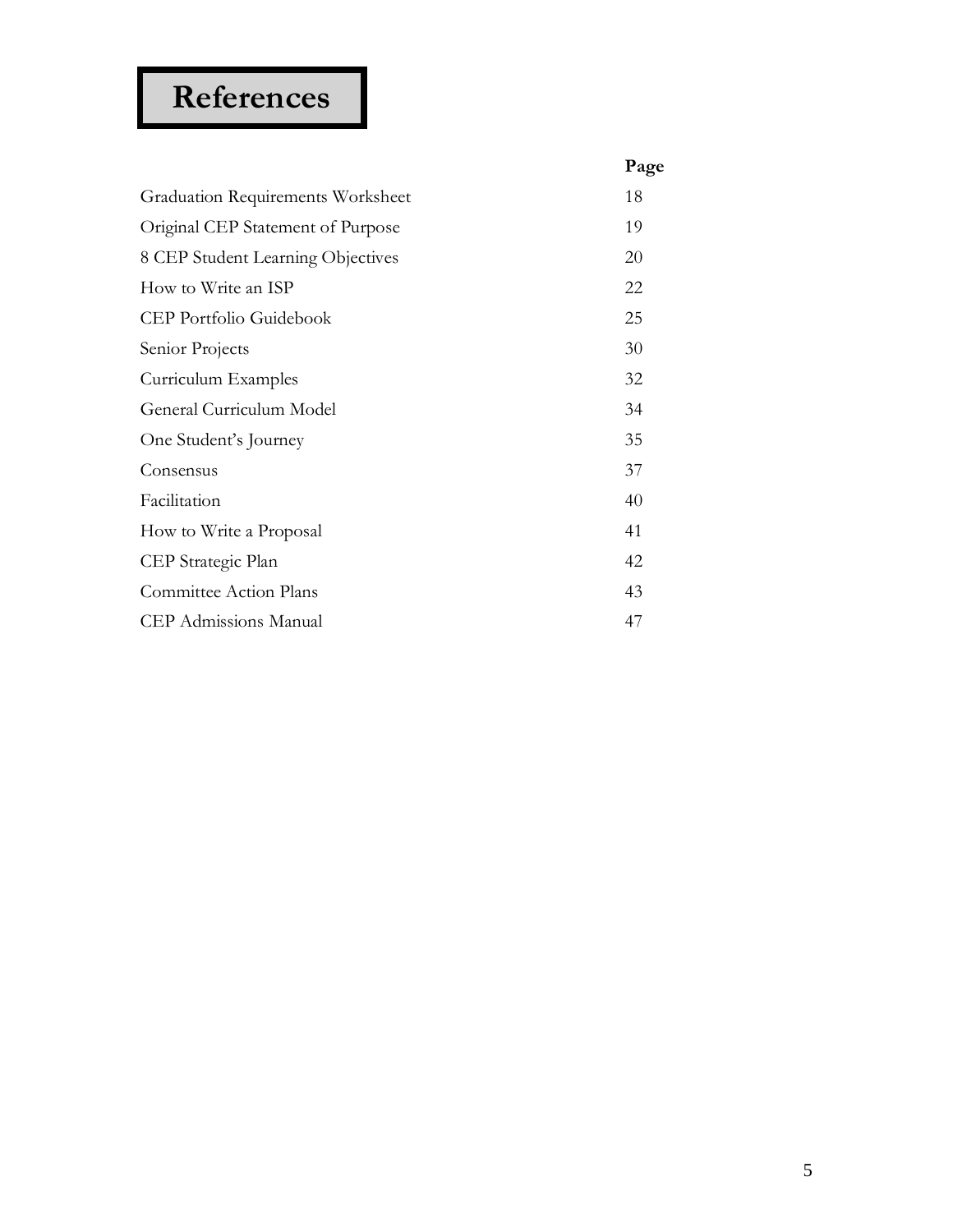## **Section 1: Philosophy of CEP**

CEP is an interdisciplinary degree program focusing on the three central tenets of Community, Environment, and Planning. It is a "major in democracy," as each student is called upon to take on leadership roles in the operation and development of the major through the student-led CEP governance system. Students design their own curriculum based on their individual interests and share their experience and expertise with their CEP classmates in shared core courses. Students gain knowledge, experience, and skills for an active public life on behalf of their communities and the environment.

CEP was created in 1993-94 by twelve self-selected students in a series of special seminars formed to develop an innovative new undergraduate planning degree. Their intent for the major was an ongoing experiment in mutual learning, from initiation to implementation, from personal empowerment to enlightened service.

*Reference: Original CEP Statement of Purpose, p.19*

## **Basic Commitments**

The basic commitments of CEP are reflected in the title.

**Community** describes not only our efforts to create a place where we can be nourished and supported in order to combine our efforts into positive collective action, but also our commitment to understanding the structure and development of communities in general. **Environment** challenges us to be earth-centered, calling on humanity to act as responsible stewards to the world.

**Planning** is the process of engaging our built and natural environments and implementing positive change through meaningful participation of affected communities.

## **Practical Values**

CEP encourages and depends on the development of skills in critical thinking, interactive leadership, versatility, self-discipline and reliability. Students must take responsibility for themselves in developing a plan of study that works toward their goals. They must also share responsibility for their educational experience. The opinions, knowledge, and perspective of each member are crucial to the education of the whole. This process can at times be slow and frustrating, but it is ultimately rewarding in preparing the student to be effective in all areas of life.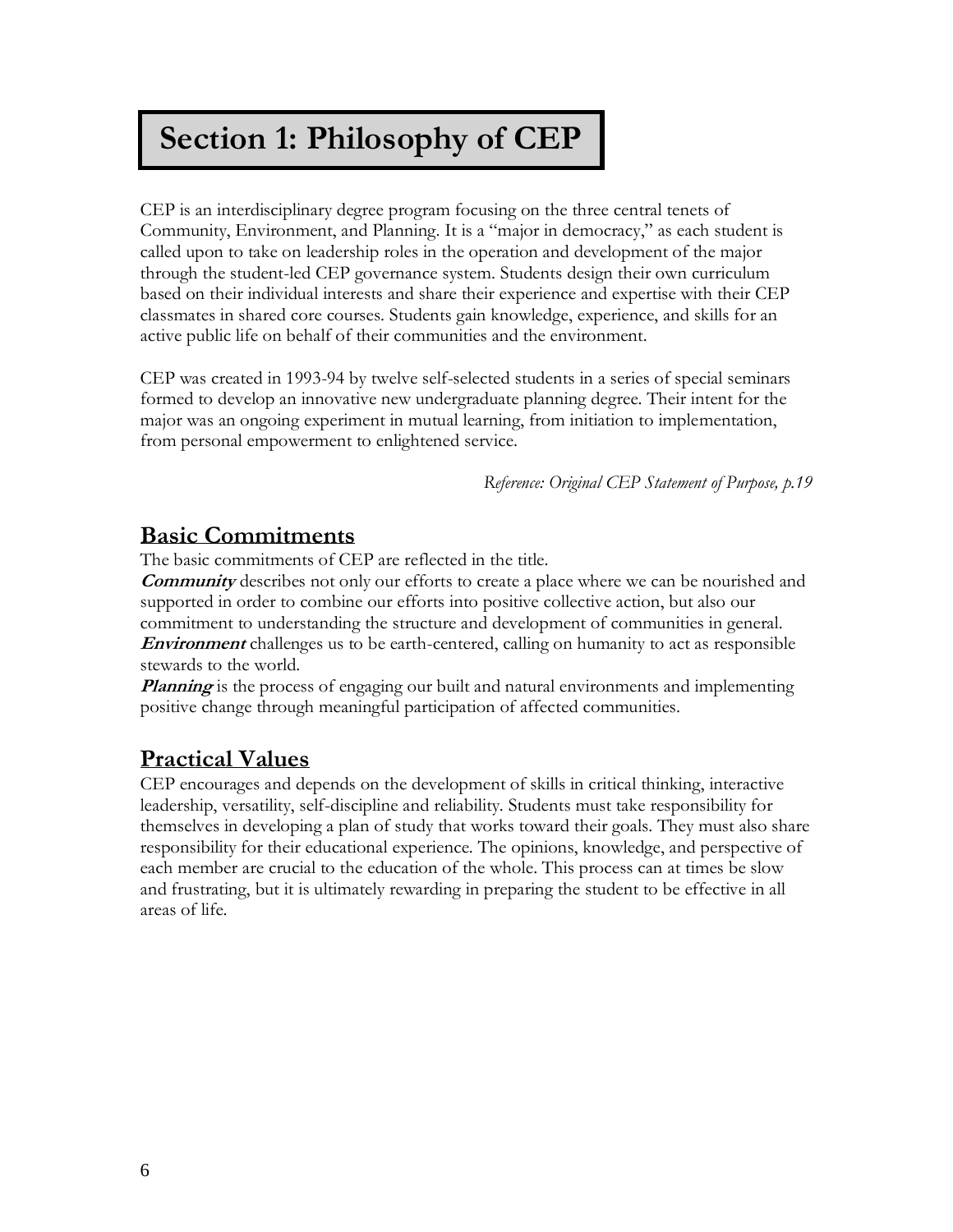The CEP founders expressed their vision for the major in five shared values. These were:

- The centrality of the individual student. Education should serve to support and liberate each participant's potential.
- **The critical importance of a learning community.** Self-directed learning can best occur in the company of others who are similarly motivated. We must become each other's teachers.
- **The value of practice.** The learning environment must resemble and promote the situation which students will be trying to create as citizens, leaders, and workers.
- **Education of the whole person.** Our lives will be effective insofar as we bring our individual experiences, beliefs, styles of expression and interaction, and perceptions of ourselves to bear on the challenges we face.
- **Participation.** We intend to influence the educational apparatus, even as it influences us. We are strongest when we make conscious choices, and when we put co-creation in the place of passivity and complaint.

These values shape our experience in CEP and direct our policies and action.

## **Outcomes**

After the first year of the major's operation, in the summer of 1995, the students attempted to describe for themselves the ideal to which they ought to aspire. They came up with seven intended outcomes. A CEP student will:

- have facility with disciplinary knowledge, and with complex ideas and methods;
- be able to apply theory to practice, and derive theory from practice in relation to the substantive commitments of the major;
- be able to find a fit with society, assertively and effectively;
- be comfortable, respectful, and effective in a variety of settings, and with different cultures and styles;
- be articulate, versatile, and discerning, "light on her feet;"
- be ready to take responsibility, and to act responsibly;
- be interested in things of value, and in promoting ethical action.

The best evidence of CEP's success is its people. CEP graduates are unusually confident. They are comfortable with themselves and with their responsibilities. Their style is interactive. They know how to face difficulties, and to work through them. Their lives are lived in relation to concerns of consequence, and they are ready to hope, practice, learn, and celebrate.

*Reference: 8 CEP Student Learning Objectives, p.20*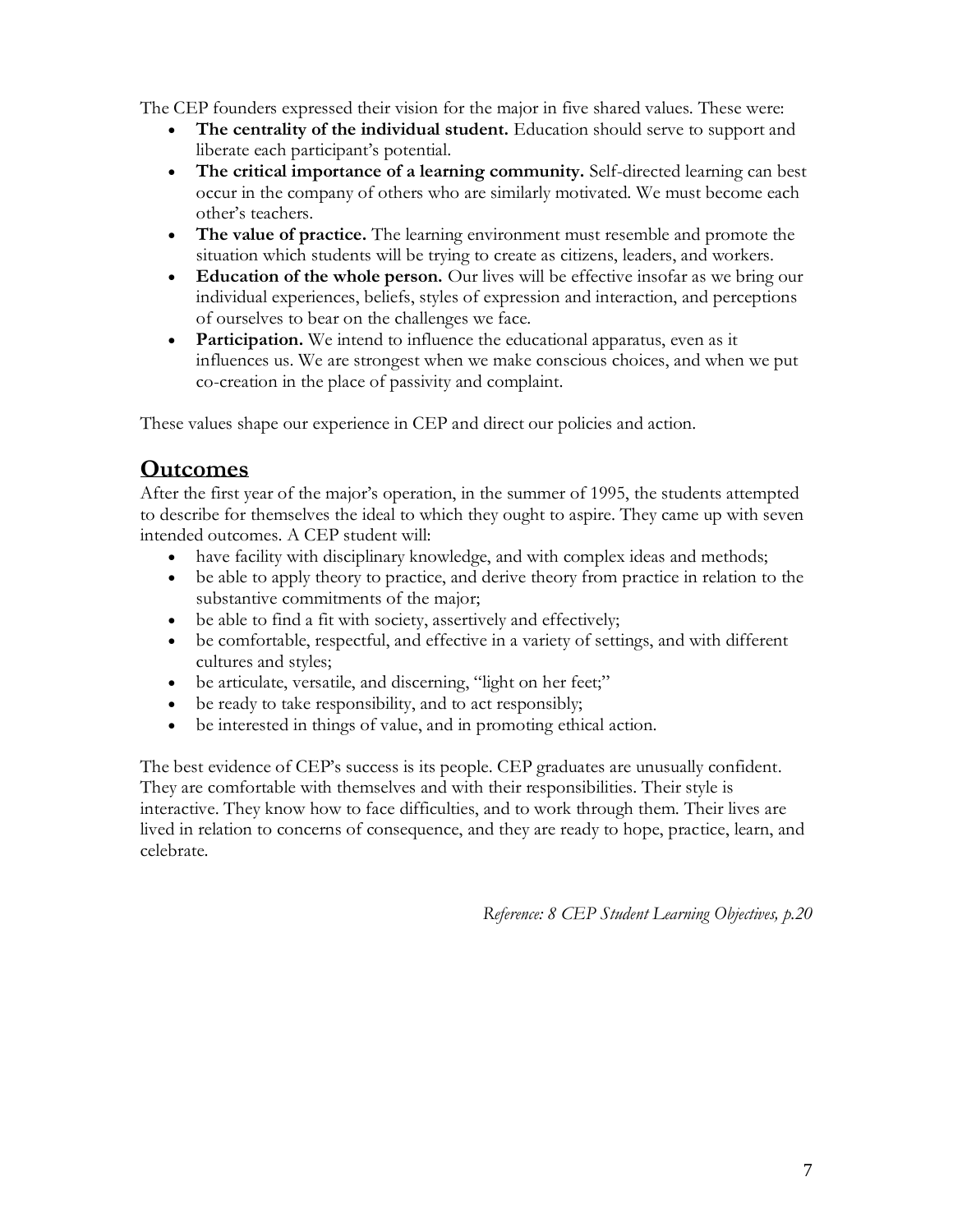## **Section 2: Academics**

## **Degree Requirements**

**Degree**: Bachelor of Arts (Community, Environment and Planning)

Community, Environment and Planning is a University of Washington Interdisciplinary Undergraduate Program under both the Dean of Undergraduate Education and the Dean of the College of Architecture and Urban Planning. The Bachelor of Arts degree requires the satisfactory completion of 180 credits of course work in the following two categories:

#### **A. Liberal Arts requisites (90 credits)**

- English Composition (5 cr)
- Visual, Literary, and Performing Arts (20 cr)
- Individuals and Societies (20 cr)
- The Natural World (20 cr)
- Quantitative and Symbolic Reasoning: 5 Q/SR credits from within any area above (*recommended MATH 112 or 124*)
- Writing: 10 W credits from within any area above except English Composition
- General electives (25 cr)
- Recommended: CEP 200 (Intro to Community, Environment and Planning)

#### **B. CEP requisites (90 credits)**

- CEP 301 The Idea of Community (5 cr)
- CEP 302 Environmental Response (5 cr)
- CEP 303 Social Structures and Processes (5 cr)
- CEP 446 Internship (5 cr)
- CEP 460 Planning in Context (5 cr)
- CEP 461 Ethics and Identity (5 cr)
- CEP 462 Community, Environment and Planning (5 cr)
- CEP 498 Retreats: four over two years (1 cr each, 4 cr total)
- Methods (25 cr)
- Electives (26 cr)
- Diversity Course (5 cr)
- Participation in CEP governance
- Participation in Junior Project and evaluation
- Completion of Senior Project, portfolio, and self-critique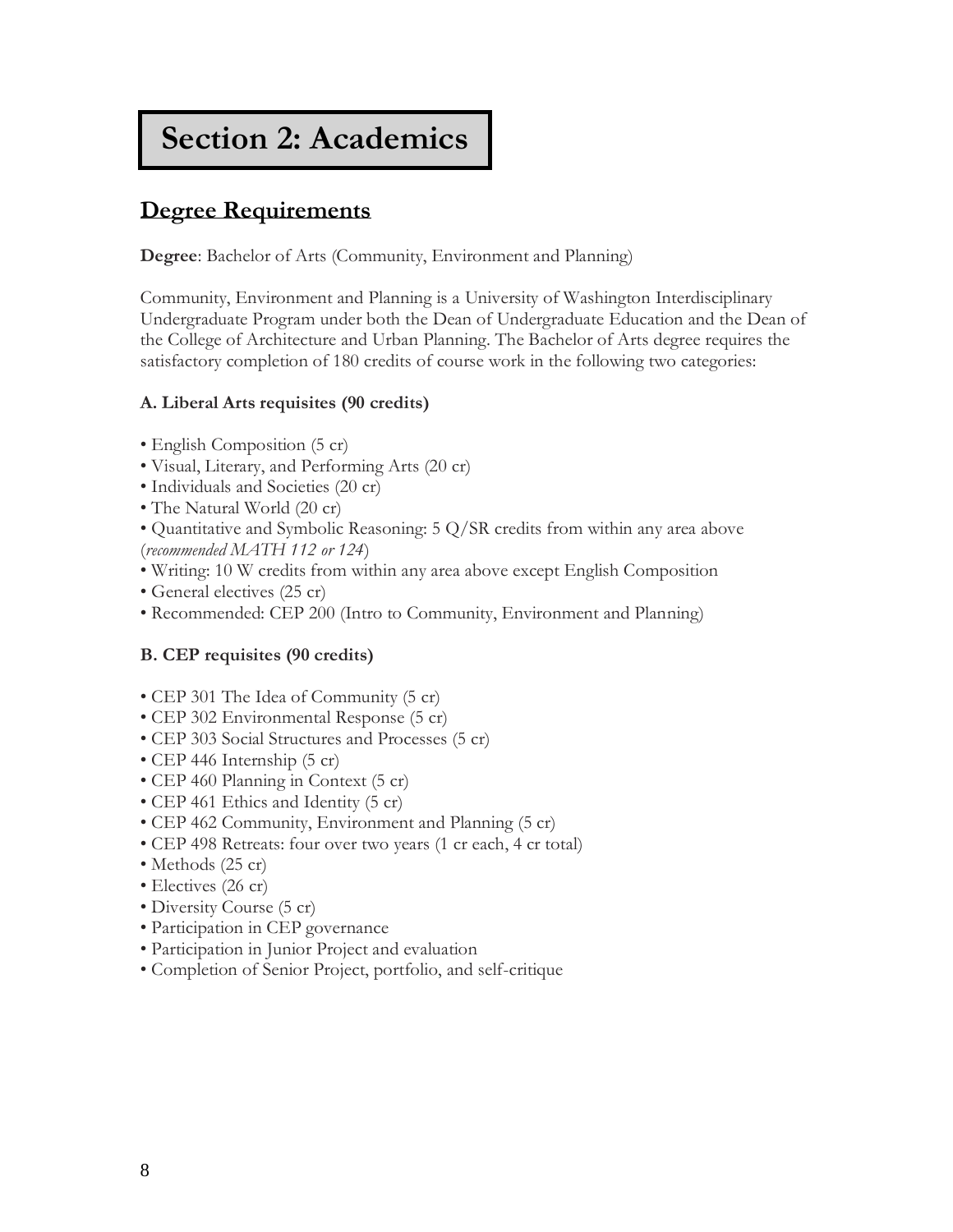## **Content of the Major**

The substance of CEP is best understood as an intimate relationship between four distinct and powerful components working together and challenging one another.

- 1. The major has bookends that create an overarching structure to the major the Individual Study Plan (ISP) that plans the road ahead, and the Portfolio that documents the experience and the road traveled.
- 2. The CEP core courses are six sequential seminars taken over the two years. These seminars act as the "stakes" within each student's individual plan. They ground the students' journey while opening up new ideas and perspectives.
- 3. "Methods" courses focus on building a toolbox with skills that the student will draw upon in the workplace and society. These courses add a critical degree of utility and practicality to the overall journey. The "Diversity" course aims to give the student a perspective different from the dominant culture. Student-led seminars (CEP 498) are electives and can be organized by CEP students to create a focus group around a pressing issue.
- 4. The field experience is meant to be a series of formal and informal investments outside the confines of the traditional classroom setting. These are initiated by the students, and allow the discovery, testing, and practice of all that they are learning.

## **Bookends of CEP**

### **Individual Study Plans**

At the center of CEP is the individual study plan. Each student is free to draw from the wealth of the University's offerings in a way that makes sense to her educational goals and her vocation. Further, each student's plan of study stands as a contribution to the education of the CEP cohort of which she is a member. This plan should include a comprehensive plan of how core courses, methods courses, electives, and field experiences combine to reach a set of goals and outcomes for the student's course of study. The ISP can be updated throughout the two years of a student's CEP education.

*Reference: How to Write an ISP, p.22*

#### **Portfolio**

The Portfolio is a narrative description and reflection of the two years in CEP. It displays the student's achievements, values, talents, and skills in an attractive and professional way. Components may vary, but it often includes the student's original ISP and a written account of the Senior Project reflecting the nature, process, and value of the project.

*Reference: CEP Portfolio Guidebook, p25*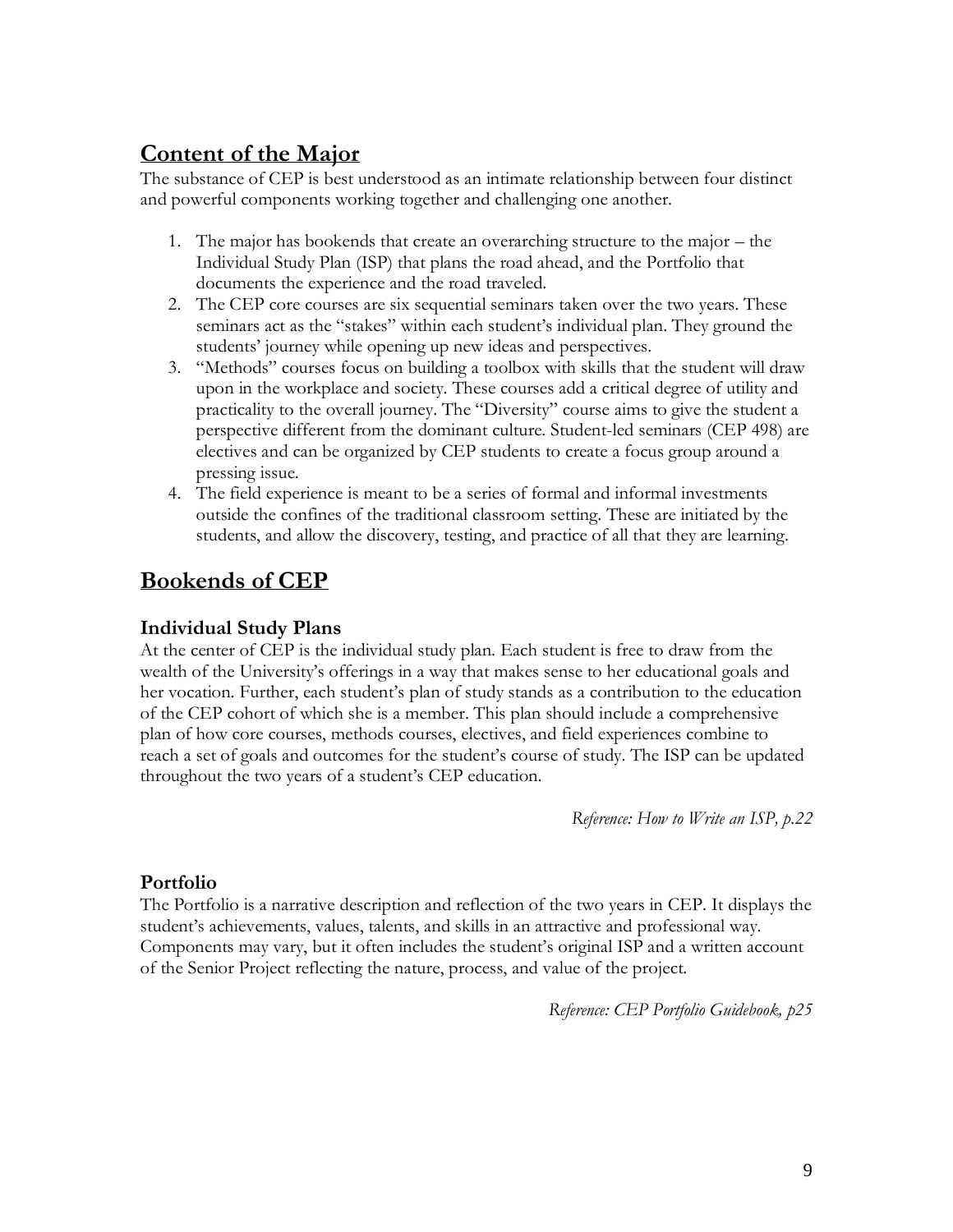## **Core Courses**

## **Junior Year - Colloquia**

**CEP 301: The Idea of Community.** The aim of the first quarter is to understand and build community. We learn by reading and analyzing the work of great thinkers who have gone before us, drawing on our own experiences, and observing communities around us. Most importantly we learn by working to create a learning community ourselves.

**CEP 302: Environmental Response.** The focus of the second quarter is on building and maintaining a sustainable society through community based efforts. We read crossdisciplinary critical literature on the history, sources, scale, dimensions and complexities of the environmental crisis. We study examples, both worldwide and close at hand, of what works and what doesn't. We research and generate theoretical and practical knowledge to improve our situation.

**CEP 303: Social Structures and Processes.** Community-based efforts are nested in and dependent on a whole host of powerful human interests, organized forces and institutional behaviors. Our quest in this third quarter is to develop a strong conceptual understanding of these social structures: their foundations, their impacts, and the ways in which we maintain and transform them. We examine the dominant social structures through the literature and through participant observation of local examples and we seek an appreciation both for the way society operates and for our powers to change it.

### **Senior Year - Practica**

**CEP 460: Planning in Context.** Planning is a powerful lens for understanding society and a powerful means for improving it. In this quarter we examine planning's history and essential features, locate it in the social fabric, and consider how it can address the chief issues and dilemmas of our era. We contextualize our study of planning by taking care to identify certain troubling features of human societies that get in the way of social and environmental improvement.

**CEP 461: Ethics and Identity.** By the winter of the senior year we know each other well enough to go to deeper levels of meaning and purpose. In this quarter we examine ourselves, reflecting on literature that deals with the place of the human species in the progression of life, the basis for responsible relationship to other humans and the ecosphere, and in particular what it means to live a life of meaning, relevance and significance. We depict our own lives as journeys of ethical development, and we compare the influences the CEP major has had on our perceptions and personal definitions.

**CEP 462: Community and Environment.** The final quarter is essentially an opportunity for sharing. What do we care about most? What have we come to know and what are the questions that still trouble us? What shall we do and how shall we live our commitments to community and environment? In our final quarter we each take a class session to teach our classmates about what is most important to us. We seek to embody our learning and our values in our senior projects and we review what has drawn us together during the two years of the major.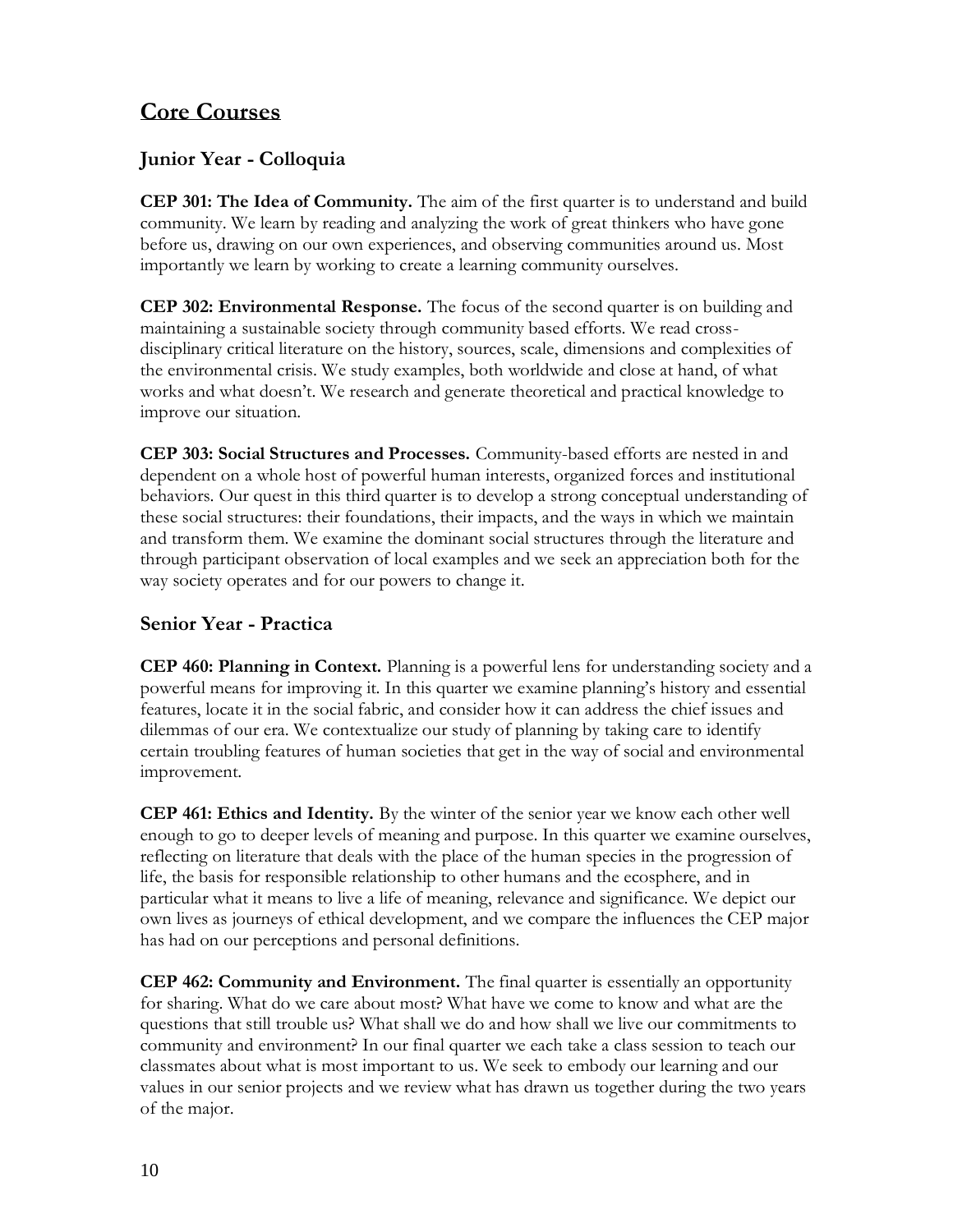### **Narrative Transcripts and Exit Interviews**

CEP has a credit/no credit system. In place of standard grades for core courses, instructor evaluations and student self-evaluations form a narrative transcript for each student. Narrative Transcripts discuss the student's performance during the quarter: what they learned, how well they performed, how relevant the course was to other courses at the University, what they need to work on more, and what they did for governance and committee that quarter. At the end of every CEP core course students meet individually with the instructor for the Exit Interview. Both the student and the teacher bring a Narrative Transcript to the interview and discuss their assessments. After the Exit Interview the teacher and student make any changes necessary to the Narrative Transcripts and each gives a copy to the CEP adviser. The adviser keeps these in the student's folder. Whenever a student needs their official transcripts they must contact both the University of Washington for an official transcript and the CEP adviser for their Narrative Transcripts. These quarterly evaluations paint a multidimensional portrait for each student that is unattainable in a system of numerical grades.

## **Methods Courses**

Core methods courses build a useful toolbox of skills – valuable qualities which the student will draw upon in the workplace and society. These "skills" are not limited only to traditional skills such as marketable, vocational, career oriented skills. Core methods courses also build valuable qualities that the students can exercise in many diverse situations at various parts of their lives. A CEP methods toolbox includes ways of knowing, ways of thinking, and ways of doing things.

## **Diversity Courses**

Students are required to take five credits that center in oppression studies or that center around cultures and social categories that critically analyze and tell a different story from dominant oppressive cultures.

## **Student-Led Seminars (CEP 498)**

CEP students have the opportunity to lead and/or participate in student led seminar courses. Students who wish to organize a seminar must find a faculty adviser for the seminar. In previous years, seminars have focused on the issues of poverty and alternative forms of education.

## **Making it Happen, Making it Yours**

Fundamentally, the CEP education belongs to the student. The ISP may be revised many times to reflect changing values. Methods and electives courses and Senior Projects are chosen by students to reflect their vision for personal education paths. CEP students pursue double majors in many fields, take on all types of internships, and engage in projects that facilitate their personal goals.

> *Reference: Curriculum Examples, p.32, Reference: General Curriculum Model p.34 Reference: One Student's Journey, p.35*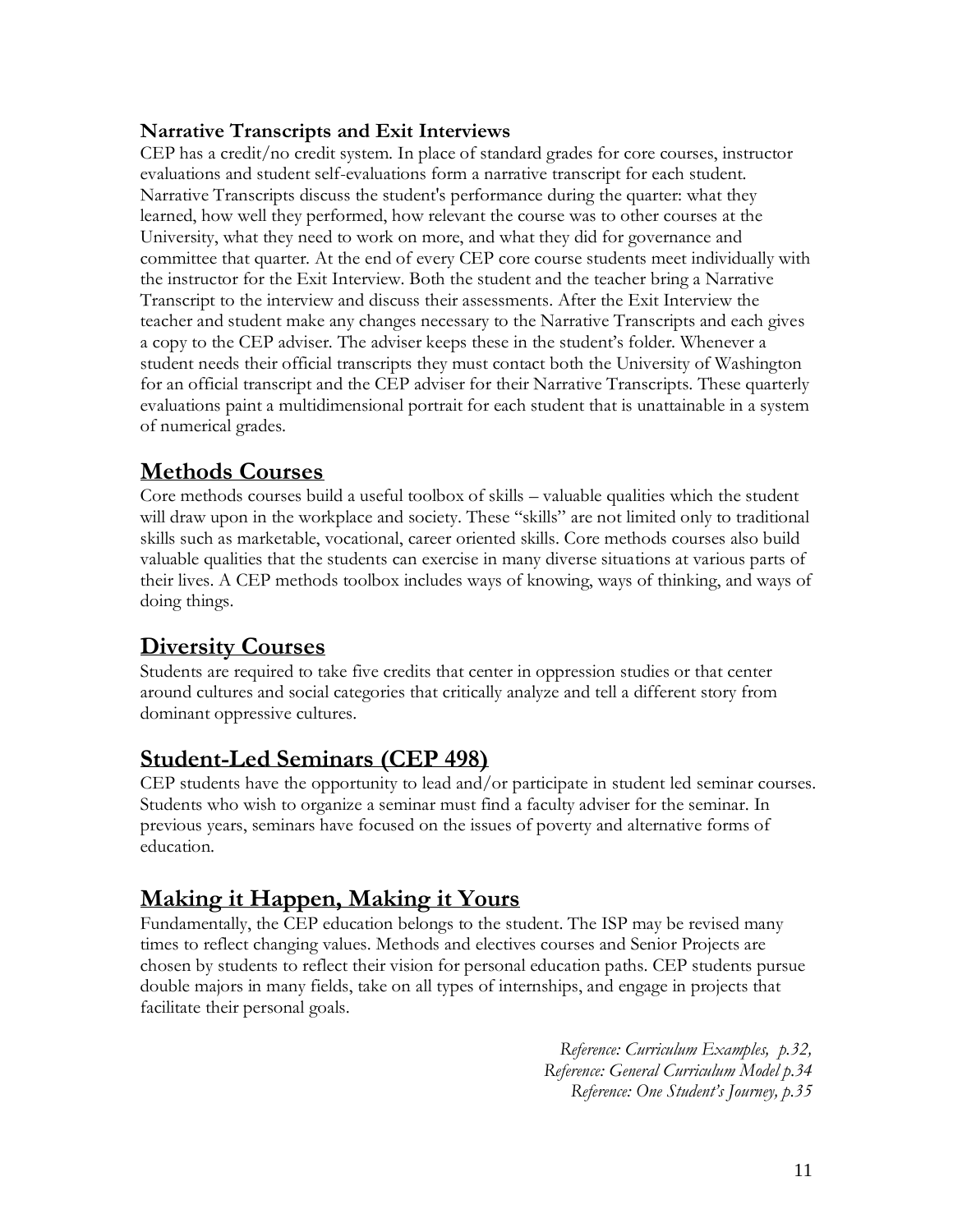## **Field Experience**

Field-based education takes many forms. Within every one of the CEP core courses, some of these will be found. At one point it may be a matter of careful observation, at another it may be a matter of more active participation. The major field experiences in CEP are the CEP 446 Internship course, service learning, Junior Projects, Senior Projects, and study abroad.

#### **CEP 446: Internship.**

This course is taken in conjunction with the internship itself, usually in the summer or fall of the senior year. It provides a forum for sharing and analyzing the internship experience with other students and experienced faculty. The internship should be developed before the quarter in which it takes place so it can move quickly into operation alongside the class.

#### **Service Learning**

CEP has a commitment to community involvement and environmental stewardship. To this end, voluntary service learning projects are often organized either as part of the core curriculum or independently by students.

### **Junior Projects**

Over the years, Junior Projects have taken a variety of forms and are sometimes omitted altogether. Past groups have worked on public art, environmental restoration, historic preservation, and community awareness. These projects serve as an introduction to CEP's goals and objectives, help individuals learn about group process, and put the group's skills to work in the community.

#### **Senior Project**

The Senior Project is the culmination of a student's work in CEP, and it is required of all CEP students to graduate. It is evidence of the value of the undergraduate experience. Every student develops and carries out a Senior Project, with the support and approval of a faculty adviser. The Senior Project can take the form of a refinement of one's best works, a research paper, an account of a study abroad experience, a work of art, a community organizing project, a contribution to the future of the major, or any worthwhile expression of the student's commitments, values, or direction. The Senior Project is an expression of one's best self, to the major and to the world.

*Reference: Senior Projects, p.30*

### **Study Abroad**

CEP students may include one quarter of study abroad in their Individual Study Plan. While not a requirement, study abroad is a part of the experience of many CEP students. Students are asked to report on their experiences when they return, allowing their fellow students to share in the enrichment. Additional quarters of study abroad may be able to be arranged by special permission of the CEP program staff.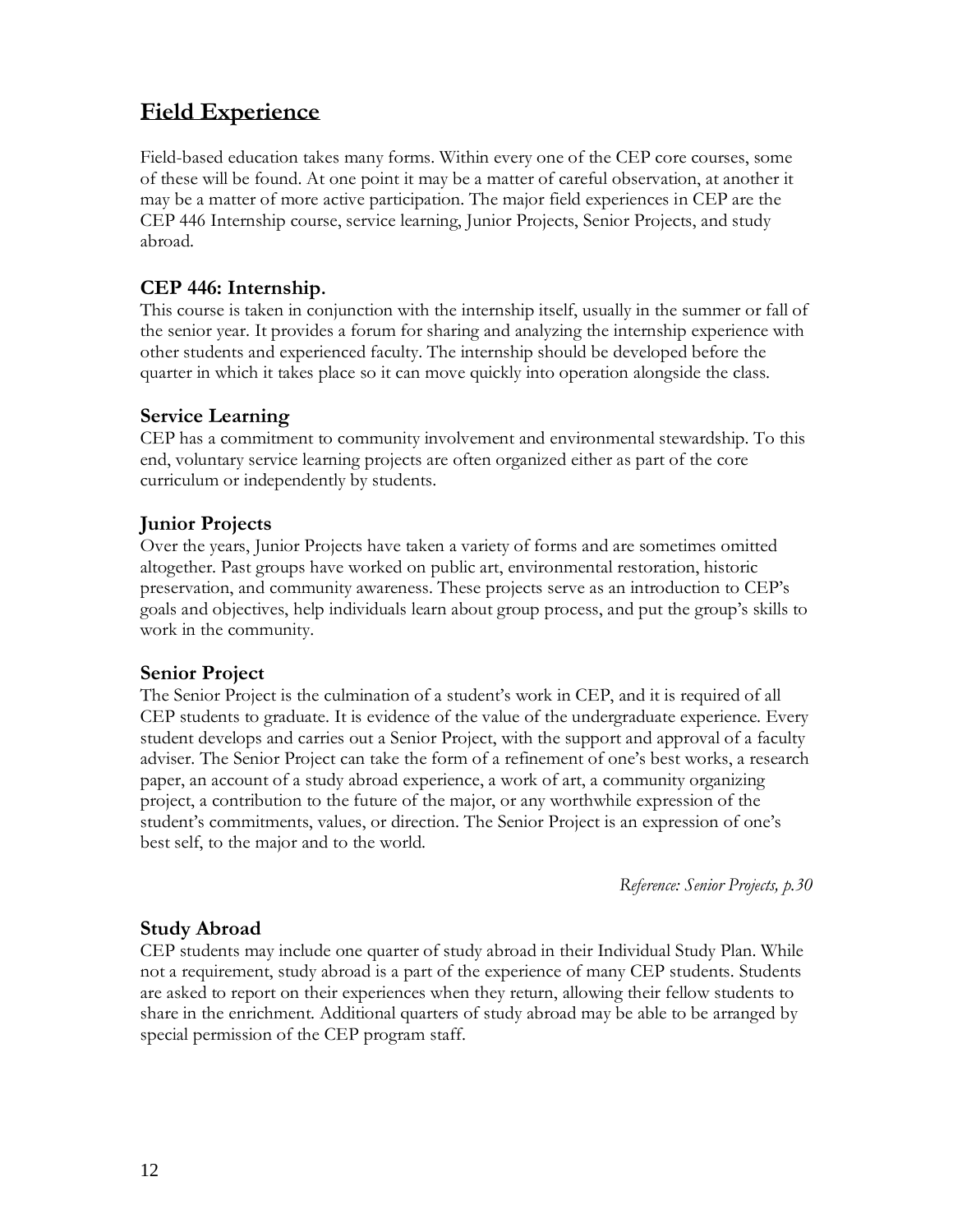## **Section 3: Governance**

## **Governance Philosophy and Consensus:**

CEP is a participatory major. We believe that much of our learning grows out of being responsible for our education and our program, and therefore everyone takes part in leadership within the major according to their individual talents and interests. It is in Governance that we develop new proposals in order to keep the program current with the ideas of the yearly flood of new students. CEP makes decisions by consensus so that every person has a say in the policies and the future of the program, and so that each member of the community has an opportunity to express their concerns about the impact of proposals.

> *Reference: The Consensus Process, p.37. Reference: Facilitation, p.40. Reference: How to Write a Proposal, p.41.*

## **Structure:**

CEP meets Friday mornings to deal with business, make decisions, and learn about outside opportunities. There are typically six joint and four class meetings per quarter, which alternate in the 8:30-9:20 hour. Headlights, Hearthstone, Students for Social Change (SSC), Navigation, and Communications meet simultaneously every week 9:30-10:20. Steering meets 10:30-11:20 weekly. This schedule is flexible whenever we agree to alter it, and is revisited at the final Joint meeting of every quarter to assess if it meets our needs.

**Joint Fridays:** One student from each year facilitates. Steering prepares the agenda. **Class Fridays:** Student co-facilitators from each class prepare the agenda and facilitate separate Junior and Senior Fridays.

**Friday Agenda Template:** 50 minute meeting, 8:30-9:20am. Agenda subject to change.

- 1. Agenda and times : *introduce Friday agenda, include times to keep discussion on track*
- 2. Introductions and announcements: *introduce any speakers or guests, call for announcements*
- 3. Take attendance: *call attendance verbally or pass sheet around*
- 4. Reports: *committee reports and/or committee agendas*
- 5. Guest Speakers
- 6. Old and New Business: *policy proposals, service learning, voting*
- 7. Close: *take note of all decisions and upcoming events, facilitators post notes*

**Committees:** 50 minute meeting, 9:30-10:20am.

- *Hearthstone* organizes recurring events, including retreats, graduation, orientation, etc.
- *Headlights* takes on emerging issues and long-term planning, including Plumb Manual updates, admissions, and curriculum issues.
- *Community Engagement Committee (CEC)* promotes diversity within the major, organizes social activities, and facilitates the planning of service projects within the major.
- *Navigation* keeps CEP in track with its strategic plan and facilitates alumni relations.
- *Communications* maintains the website, publishes the newsletter, and facilitates communication within and outside the major.

Committees develop annual Action Plans to guide their efforts.

*Reference: Strategic Plan p.42, Reference: Committee Action Plans p.43*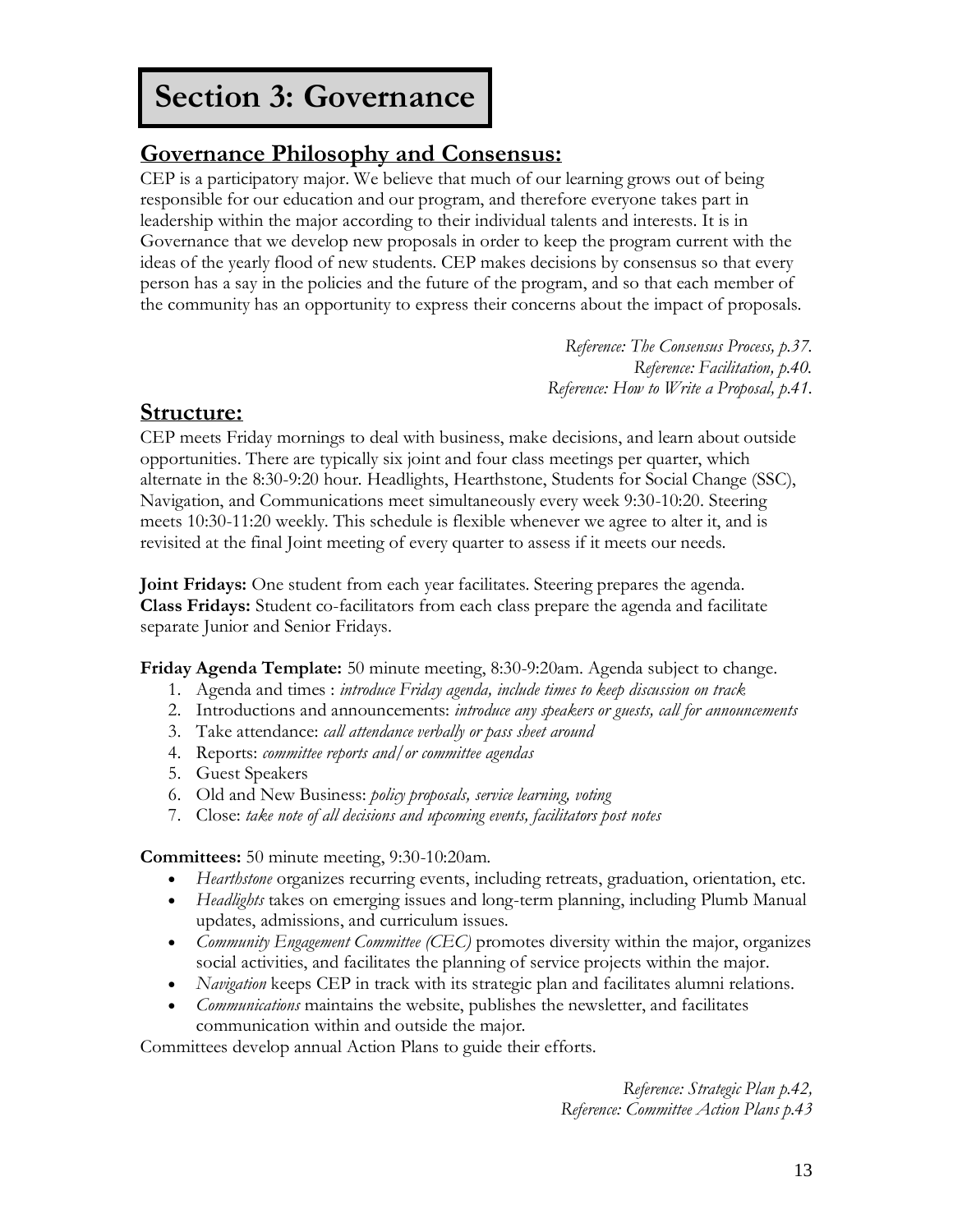#### **Steering:** 50 minute meeting, 10:30-11:20

Steering manages communications, decision-making, and the overall affairs of Governance. All policy proposals must be brought to and passed in Steering before they can be brought up in Governance for a vote. Steering is made up of at least one person from every committee plus advisers and faculty.

## **Major Recurring Events**

#### **Orientation**

At the beginning of fall quarter, the students who are moving from junior to senior status take responsibility for welcoming and integrating new juniors into the program. This series of events makes up orientation, and is strong on energy and rich in meaning. They review the history and philosophy of the major, and they begin to build an agenda of work for their time together. They form a bond, and get to know each other's reasons for choosing CEP.

#### **Admissions**

During spring quarter, the current CEP students and faculty select new students for the class that will join CEP in the fall. The admissions process calls upon the students' ability to articulate what the major is all about, as well as their capacities to discern whether CEP and a given applicant are a good match. CEP seeks students with all kinds of interests, anyone who is ready to accept the challenge of a participatory education.

*Reference: Admissions Manual, p.47*

#### **Retreats**

Twice a year, once in the fall and once in the spring, a student-conducted retreat is held for all CEP participants; while it is mainly for the benefit of current students, the CEP faculty/staff, alumni, and special guests may also be welcome. Through the use of workshops and discussions, we both reflect on our past and plan for our future. We voice our concerns, hopes, and fears. Together, we strengthen the CEP community. While retreats are intensive work sessions, they are also important social occasions, and they allow for the real meanings of the major to surface. Participation in the retreats is mandatory for all CEP students.

#### **Pizza Meeting**

The Pizza Meeting is an annual tradition in CEP. At the end of every year, the major reflects on its activities. Together, we eat pizza and reflect on the past year as well as plan for the year ahead. This meeting informs the agenda of the summer meetings and the general topics and themes of the governance activities the following autumn.

#### **Summer Meetings**

Summer is an important transitional time when seniors have graduated and juniors must take on a leadership role in the major. Planning for orientation and fall retreat must be completed in time to start fall quarter. The Plumb Manual and Strategic Plans may be revised during the summer meetings to reflect changes in the program. Not all members will be able to participate during the summer, but a core group is needed to fulfill these basic tasks.